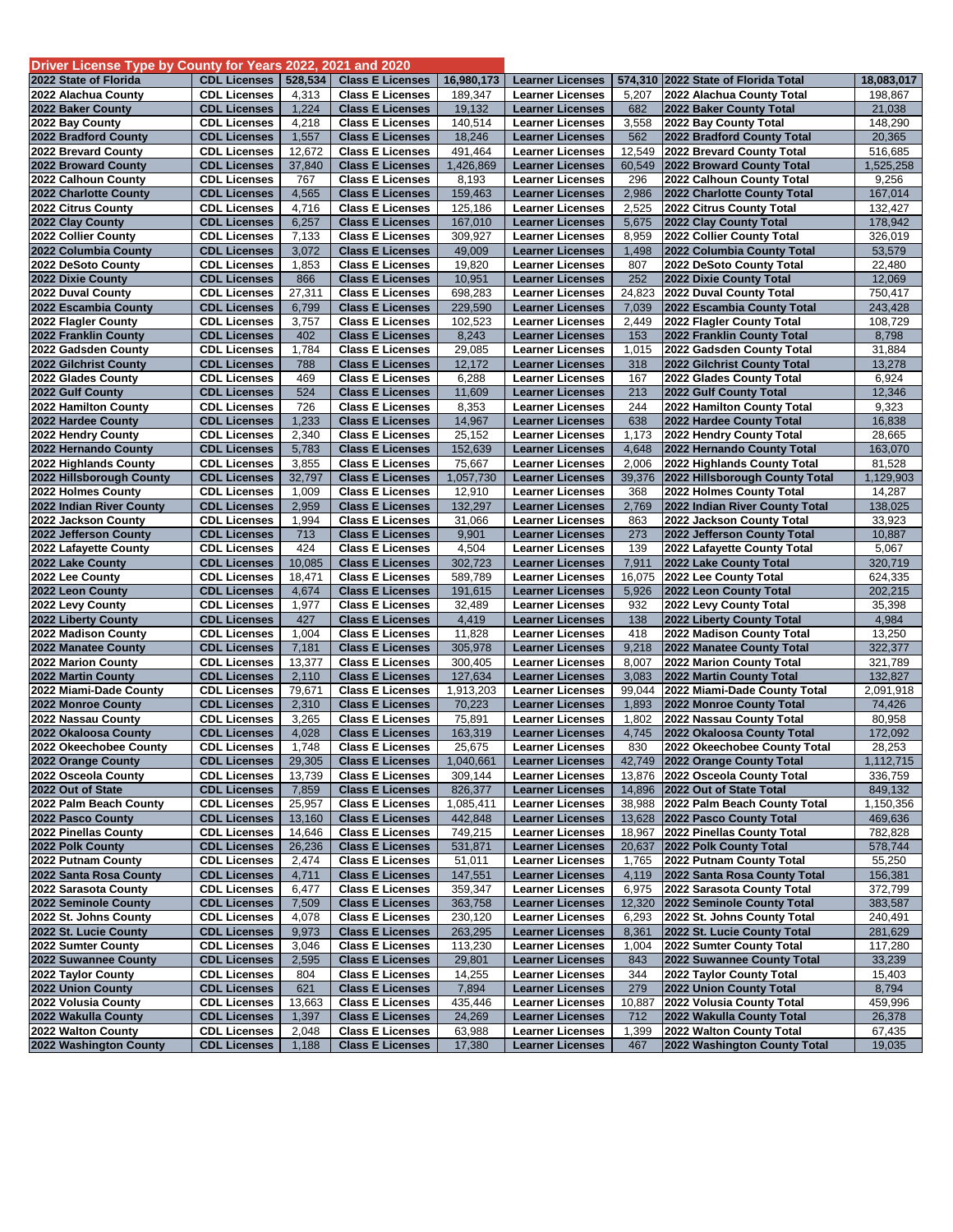| Driver License Type by County for Years 2022, 2021 and 2020 |                                            |                 |                                                    |                     |                                                    |                 |                                                           |                     |
|-------------------------------------------------------------|--------------------------------------------|-----------------|----------------------------------------------------|---------------------|----------------------------------------------------|-----------------|-----------------------------------------------------------|---------------------|
| 2021 State of Florida                                       | <b>CDL Licenses</b>                        | 517,223         | <b>Class E Licenses</b>                            | 16,631,522          | <b>Learner Licenses</b>                            | 564,034         | 2021 State of Florida Total                               | 17,712,779          |
| 2021 Alachua County                                         | <b>CDL Licenses</b>                        | 4,245           | <b>Class E Licenses</b>                            | 187,886             | <b>Learner Licenses</b>                            | 5,173           | 2021 Alachua County Total                                 | 197,304             |
| 2021 Baker County                                           | <b>CDL Licenses</b>                        | 1,245           | <b>Class E Licenses</b>                            | 18,631              | <b>Learner Licenses</b>                            | 689             | 2021 Baker County Total                                   | 20,565              |
| 2021 Bay County                                             | <b>CDL Licenses</b>                        | 4,457           | <b>Class E Licenses</b>                            | 137,327             | <b>Learner Licenses</b>                            | 3,410           | 2021 Bay County Total                                     | 145,194             |
| 2021 Bradford County                                        | <b>CDL Licenses</b>                        | 1,567           | <b>Class E Licenses</b>                            | 17,934              | <b>Learner Licenses</b>                            | 597             | 2021 Bradford County Total                                | 20,098              |
| 2021 Brevard County                                         | <b>CDL Licenses</b>                        | 12,795          | <b>Class E Licenses</b>                            | 482,268             | <b>Learner Licenses</b>                            | 12,619          | 2021 Brevard County Total                                 | 507,682             |
| 2021 Broward County                                         | <b>CDL Licenses</b>                        | 37,579          | <b>Class E Licenses</b>                            | 1,425,166           | <b>Learner Licenses</b>                            | 59,877          | 2021 Broward County Total                                 | 1,522,622           |
| 2021 Calhoun County<br>2021 Charlotte County                | <b>CDL Licenses</b><br><b>CDL Licenses</b> | 771<br>4,503    | <b>Class E Licenses</b><br><b>Class E Licenses</b> | 8,177<br>153,682    | <b>Learner Licenses</b><br><b>Learner Licenses</b> | 251<br>3,068    | 2021 Calhoun County Total<br>2021 Charlotte County Total  | 9,199<br>161,253    |
| 2021 Citrus County                                          | <b>CDL Licenses</b>                        | 4,644           | <b>Class E Licenses</b>                            | 122,940             | <b>Learner Licenses</b>                            | 2,391           | 2021 Citrus County Total                                  | 129,975             |
| 2021 Clay County                                            | <b>CDL Licenses</b>                        | 6,225           | <b>Class E Licenses</b>                            | 166,193             | <b>Learner Licenses</b>                            | 5,759           | 2021 Clay County Total                                    | 178,177             |
| 2021 Collier County                                         | <b>CDL Licenses</b>                        | 6,831           | <b>Class E Licenses</b>                            | 299,209             | <b>Learner Licenses</b>                            | 8,458           | 2021 Collier County Total                                 | 314,498             |
| 2021 Columbia County                                        | <b>CDL Licenses</b>                        | 3,092           | <b>Class E Licenses</b>                            | 47,952              | <b>Learner Licenses</b>                            | 1,409           | 2021 Columbia County Total                                | 52,453              |
| 2021 DeSoto County                                          | <b>CDL Licenses</b>                        | 1,844           | <b>Class E Licenses</b>                            | 19,179              | <b>Learner Licenses</b>                            | 769             | 2021 DeSoto County Total                                  | 21,792              |
| 2021 Dixie County                                           | <b>CDL Licenses</b>                        | 859             | <b>Class E Licenses</b>                            | 10,677              | <b>Learner Licenses</b>                            | 232             | 2021 Dixie County Total                                   | 11,768              |
| 2021 Duval County                                           | <b>CDL Licenses</b>                        | 27,319          | <b>Class E Licenses</b>                            | 686,555             | <b>Learner Licenses</b>                            | 23,853          | 2021 Duval County Total                                   | 737,727             |
| 2021 Escambia County                                        | <b>CDL Licenses</b>                        | 6,977           | <b>Class E Licenses</b>                            | 229,079             | <b>Learner Licenses</b>                            | 6,965           | 2021 Escambia County Total                                | 243,021             |
| 2021 Flagler County                                         | <b>CDL Licenses</b>                        | 3,537           | <b>Class E Licenses</b>                            | 98,348              | <b>Learner Licenses</b>                            | 2,514           | 2021 Flagler County Total                                 | 104,399             |
| 2021 Franklin County                                        | <b>CDL Licenses</b>                        | 422             | <b>Class E Licenses</b>                            | 7,920               | <b>Learner Licenses</b>                            | 141             | 2021 Franklin County Total                                | 8,483               |
| 2021 Gadsden County                                         | <b>CDL Licenses</b>                        | 1,788           | <b>Class E Licenses</b>                            | 29,032              | <b>Learner Licenses</b>                            | 993             | 2021 Gadsden County Total                                 | 31,813              |
| 2021 Gilchrist County                                       | <b>CDL Licenses</b>                        | 789             | <b>Class E Licenses</b>                            | 11,931              | <b>Learner Licenses</b>                            | 309             | 2021 Gilchrist County Total                               | 13,029              |
| 2021 Glades County                                          | <b>CDL Licenses</b>                        | 469             | <b>Class E Licenses</b>                            | 6,262               | <b>Learner Licenses</b>                            | 170             | 2021 Glades County Total                                  | 6,901               |
| 2021 Gulf County                                            | <b>CDL Licenses</b>                        | 544             | <b>Class E Licenses</b>                            | 11,260              | <b>Learner Licenses</b>                            | 190             | 2021 Gulf County Total                                    | 11,994              |
| 2021 Hamilton County                                        | <b>CDL Licenses</b>                        | 722             | <b>Class E Licenses</b>                            | 8,330               | <b>Learner Licenses</b>                            | 276             | 2021 Hamilton County Total                                | 9,328               |
| 2021 Hardee County                                          | <b>CDL Licenses</b>                        | 1,246           | <b>Class E Licenses</b>                            | 14,752              | <b>Learner Licenses</b>                            | 600             | 2021 Hardee County Total                                  | 16,598              |
| 2021 Hendry County                                          | <b>CDL Licenses</b>                        | 2,219           | <b>Class E Licenses</b>                            | 24,188              | <b>Learner Licenses</b><br><b>Learner Licenses</b> | 1,190<br>4,520  | 2021 Hendry County Total                                  | 27,597              |
| 2021 Hernando County<br>2021 Highlands County               | <b>CDL Licenses</b><br><b>CDL Licenses</b> | 5,658<br>3,780  | <b>Class E Licenses</b><br><b>Class E Licenses</b> | 149,206<br>73,880   | <b>Learner Licenses</b>                            | 1,990           | 2021 Hernando County Total<br>2021 Highlands County Total | 159,384<br>79,650   |
| 2021 Hillsborough County                                    | <b>CDL Licenses</b>                        | 31,987          | <b>Class E Licenses</b>                            | 1,034,312           | <b>Learner Licenses</b>                            | 39,836          | 2021 Hillsborough County Total                            | 1,106,135           |
| 2021 Holmes County                                          | <b>CDL Licenses</b>                        | 1,032           | <b>Class E Licenses</b>                            | 13,003              | <b>Learner Licenses</b>                            | 361             | 2021 Holmes County Total                                  | 14,396              |
| 2021 Indian River County                                    | <b>CDL Licenses</b>                        | 2,878           | <b>Class E Licenses</b>                            | 129,322             | <b>Learner Licenses</b>                            | 2,933           | 2021 Indian River County Total                            | 135,133             |
| 2021 Jackson County                                         | <b>CDL Licenses</b>                        | 2,006           | <b>Class E Licenses</b>                            | 30,799              | <b>Learner Licenses</b>                            | 825             | 2021 Jackson County Total                                 | 33,630              |
| 2021 Jefferson County                                       | <b>CDL Licenses</b>                        | 714             | <b>Class E Licenses</b>                            | 9,709               | <b>Learner Licenses</b>                            | 276             | 2021 Jefferson County Total                               | 10,699              |
| 2021 Lafayette County                                       | <b>CDL Licenses</b>                        | 415             | <b>Class E Licenses</b>                            | 4,369               | <b>Learner Licenses</b>                            | 151             | 2021 Lafayette County Total                               | 4,935               |
| 2021 Lake County                                            | <b>CDL Licenses</b>                        | 10,021          | <b>Class E Licenses</b>                            | 295,067             | <b>Learner Licenses</b>                            | 7,688           | 2021 Lake County Total                                    | 312,776             |
| 2021 Lee County                                             | <b>CDL Licenses</b>                        | 17,630          | <b>Class E Licenses</b>                            | 568,273             | <b>Learner Licenses</b>                            | 16,111          | 2021 Lee County Total                                     | 602,014             |
| 2021 Leon County                                            | <b>CDL Licenses</b>                        | 4,761           | <b>Class E Licenses</b>                            | 191,193             | <b>Learner Licenses</b>                            | 6,006           | 2021 Leon County Total                                    | 201,960             |
| 2021 Levy County                                            | <b>CDL Licenses</b>                        | 1,958           | <b>Class E Licenses</b>                            | 31,851              | <b>Learner Licenses</b>                            | 845             | 2021 Levy County Total                                    | 34,654              |
| 2021 Liberty County                                         | <b>CDL Licenses</b>                        | 419             | <b>Class E Licenses</b>                            | 4,343               | <b>Learner Licenses</b>                            | 145             | 2021 Liberty County Total                                 | 4,907               |
| 2021 Madison County                                         | <b>CDL Licenses</b>                        | 989             | <b>Class E Licenses</b>                            | 11,616              | <b>Learner Licenses</b>                            | 377             | 2021 Madison County Total                                 | 12,982              |
| 2021 Manatee County                                         | <b>CDL Licenses</b>                        | 7,047           | <b>Class E Licenses</b>                            | 293,350             | <b>Learner Licenses</b>                            | 8,748           | 2021 Manatee County Total                                 | 309,145             |
| 2021 Marion County                                          | <b>CDL Licenses</b>                        | 13,054          | <b>Class E Licenses</b>                            | 291,702             | <b>Learner Licenses</b>                            | 7,704           | 2021 Marion County Total                                  | 312,460             |
| 2021 Martin County                                          | <b>CDL Licenses</b>                        | 2,197           | <b>Class E Licenses</b>                            | 127,429             | <b>Learner Licenses</b>                            | 3,036           | 2021 Martin County Total                                  | 132,662             |
| 2021 Miami-Dade County<br>2021 Monroe County                | <b>CDL Licenses</b><br><b>CDL Licenses</b> | 79,741<br>2,333 | <b>Class E Licenses</b><br><b>Class E Licenses</b> | 1,903,718<br>70,466 | <b>Learner Licenses</b><br><b>Learner Licenses</b> | 95,883<br>1,826 | 2021 Miami-Dade County Total<br>2021 Monroe County Total  | 2,079,342<br>74,625 |
| 2021 Nassau County                                          | <b>CDL Licenses</b>                        | 3,306           | <b>Class E Licenses</b>                            | 73,404              | <b>Learner Licenses</b>                            | 1,705           | 2021 Nassau County Total                                  | 78,415              |
| 2021 Okaloosa County                                        | <b>CDL Licenses</b>                        | 4,139           | <b>Class E Licenses</b>                            | 163,199             | <b>Learner Licenses</b>                            | 4,423           | 2021 Okaloosa County Total                                | 171,761             |
| 2021 Okeechobee County                                      | <b>CDL Licenses</b>                        | 1,749           | <b>Class E Licenses</b>                            | 25,703              | <b>Learner Licenses</b>                            | 838             | 2021 Okeechobee County Total                              | 28,290              |
| 2021 Orange County                                          | <b>CDL Licenses</b>                        | 28,462          | <b>Class E Licenses</b>                            | 1,021,367           | <b>Learner Licenses</b>                            |                 | 44,249 2021 Orange County Total                           | 1,094,078           |
| 2021 Osceola County                                         | <b>CDL Licenses</b>                        | 13,049          | <b>Class E Licenses</b>                            | 297,572             | <b>Learner Licenses</b>                            |                 | 13,625 2021 Osceola County Total                          | 324,246             |
| 2021 Out of State                                           | <b>CDL Licenses</b>                        | 2,352           | <b>Class E Licenses</b>                            | 781,919             | <b>Learner Licenses</b>                            |                 | 12,496 2021 Out of State Total                            | 796,767             |
| 2021 Palm Beach County                                      | <b>CDL Licenses</b>                        | 25,849          | <b>Class E Licenses</b>                            | 1,074,667           | <b>Learner Licenses</b>                            |                 | 38,806 2021 Palm Beach County Total                       | 1,139,322           |
| 2021 Pasco County                                           | <b>CDL Licenses</b>                        | 12,859          | <b>Class E Licenses</b>                            | 426,929             | <b>Learner Licenses</b>                            |                 | 13,308 2021 Pasco County Total                            | 453,096             |
| 2021 Pinellas County                                        | <b>CDL Licenses</b>                        | 15,001          | <b>Class E Licenses</b>                            | 744,298             | <b>Learner Licenses</b>                            |                 | 19,658 2021 Pinellas County Total                         | 778,957             |
| 2021 Polk County                                            | <b>CDL Licenses</b>                        | 25,327          | <b>Class E Licenses</b>                            | 509,872             | <b>Learner Licenses</b>                            | 19,230          | 2021 Polk County Total                                    | 554,429             |
| 2021 Putnam County                                          | <b>CDL Licenses</b>                        | 2,426           | <b>Class E Licenses</b>                            | 49,721              | <b>Learner Licenses</b>                            | 1,634           | 2021 Putnam County Total                                  | 53,781              |
| 2021 Santa Rosa County                                      | <b>CDL Licenses</b>                        | 4,854           | <b>Class E Licenses</b>                            | 143,329             | <b>Learner Licenses</b>                            | 4,014           | 2021 Santa Rosa County Total                              | 152,197             |
| 2021 Sarasota County                                        | <b>CDL Licenses</b>                        | 6,398           | <b>Class E Licenses</b>                            | 346,127             | <b>Learner Licenses</b>                            | 6,726           | 2021 Sarasota County Total                                | 359,251             |
| 2021 Seminole County                                        | <b>CDL Licenses</b>                        | 7,502           | <b>Class E Licenses</b>                            | 360,688             | <b>Learner Licenses</b>                            | 12,747          | 2021 Seminole County Total                                | 380,937             |
| 2021 St. Johns County                                       | <b>CDL Licenses</b>                        | 3,976           | <b>Class E Licenses</b>                            | 219,738             | <b>Learner Licenses</b>                            | 6,049           | 2021 St. Johns County Total                               | 229,763             |
| 2021 St. Lucie County                                       | <b>CDL Licenses</b><br><b>CDL Licenses</b> | 9,560           | <b>Class E Licenses</b>                            | 250,366             | <b>Learner Licenses</b>                            | 8,583           | 2021 St. Lucie County Total                               | 268,509             |
| 2021 Sumter County<br>2021 Suwannee County                  | <b>CDL Licenses</b>                        | 2,895<br>2,533  | <b>Class E Licenses</b><br><b>Class E Licenses</b> | 107,501<br>29,236   | <b>Learner Licenses</b><br><b>Learner Licenses</b> | 965<br>813      | 2021 Sumter County Total<br>2021 Suwannee County Total    | 111,361<br>32,582   |
| 2021 Taylor County                                          | <b>CDL Licenses</b>                        | 790             | <b>Class E Licenses</b>                            | 14,126              | <b>Learner Licenses</b>                            | 320             | 2021 Taylor County Total                                  | 15,236              |
| 2021 Union County                                           | <b>CDL Licenses</b>                        | 638             | <b>Class E Licenses</b>                            | 7,784               | <b>Learner Licenses</b>                            | 291             | 2021 Union County Total                                   | 8,713               |
| 2021 Volusia County                                         | <b>CDL Licenses</b>                        | 13,661          | <b>Class E Licenses</b>                            | 425,466             | <b>Learner Licenses</b>                            | 9,971           | 2021 Volusia County Total                                 | 449,098             |
| 2021 Wakulla County                                         | <b>CDL Licenses</b>                        | 1,385           | <b>Class E Licenses</b>                            | 23,513              | <b>Learner Licenses</b>                            | 685             | 2021 Wakulla County Total                                 | 25,583              |
| 2021 Walton County                                          | <b>CDL Licenses</b>                        | 2,018           | <b>Class E Licenses</b>                            | 59,449              | <b>Learner Licenses</b>                            | 1,296           | 2021 Walton County Total                                  | 62,763              |
| 2021 Washington County                                      | <b>CDL Licenses</b>                        | 1,185           | <b>Class E Licenses</b>                            | 17,062              | <b>Learner Licenses</b>                            | 438             | 2021 Washington County Total                              | 18,685              |